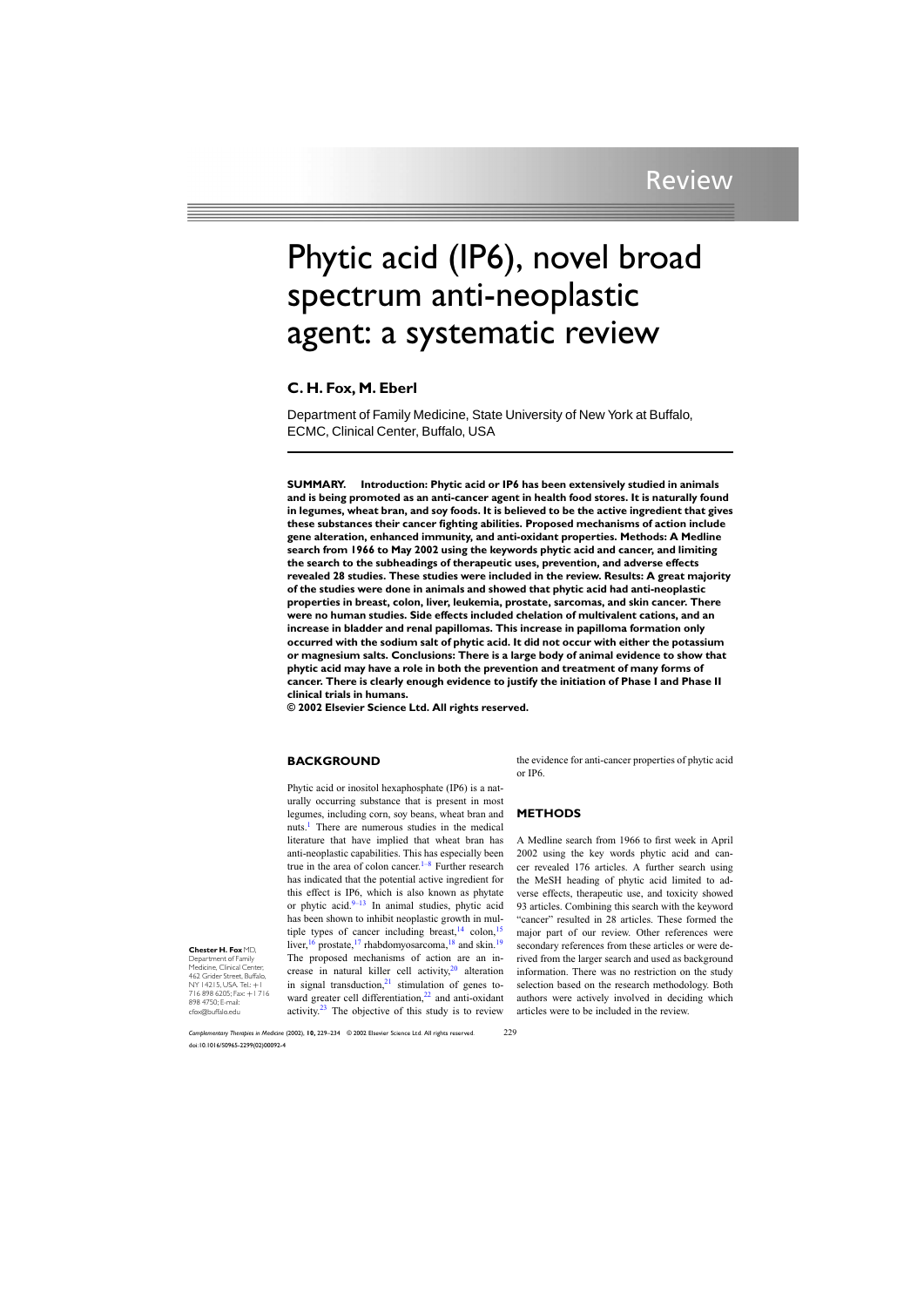#### **230** *Complementary Therapies in Medicine*

| Table I Mechanisms of action: phytic acid<br>(IP6)                                                                                                                                                                                                                         |
|----------------------------------------------------------------------------------------------------------------------------------------------------------------------------------------------------------------------------------------------------------------------------|
| Gene function<br>Interference with signal transduction by blocking<br>phosphatidyl inositol 3 kinase<br>Stimulation of p53 suppressor gene<br>Stimulation of tumor suppressor gene p21<br>WAFI/Cip1<br>Decreasing mitosis by arresting proliferation in<br>the G0/G1 phase |
| Enhanced immunity<br>Increase NK cell function<br>Antagonizing fibroblast growth factors                                                                                                                                                                                   |
| Antioxidant properties<br>Forms an iron chelate thereby inhibiting iron<br>mediated oxidative reactions                                                                                                                                                                    |

#### **RESULTS**

#### **Biologic mechanisms**

Multiple mechanisms of action, including gene alteration, cell cycle inhibition, increased natural killer (NK) cell activity, and antioxidant functions, have been proposed for phytic acid's anti-neoplastic abilities. However, the exact mechanism by which it exerts these effects has yet to be elucidated. These are summarized in Table 1.

#### **Gene alteration**

Carcinogenesis is now believed to be a multistage process in which numerous genes are likely affected.<sup>[19](#page-4-0)</sup> Phytic acid has been shown to exert influence at the genetic level by affecting signal transduction pathways, cell cycle regulatory genes, and tumor suppressor genes. $^{24}$  $^{24}$  $^{24}$  By acting at this level, phytic acid may cause greater differentiation of malignant cells and complete reversions to normal phenotypes.<sup>[17,24](#page-4-0)</sup> Huang et al. demonstrated that phytic acid significantly blocked phosphatidyl inositol-3 kinase (PI-3 K). This is an enzyme known to influence neoplastic cell transformation activity in a dose-dependent manner. $^{25}$  $^{25}$  $^{25}$  Dong et al. supported this finding suggesting PI-3 K may ultimately serve as a biomarker for the effectiveness of phytic acid in future clinical studies. $21$  In addition, several colon studies have supported phytic acid's ability to favorably influence colon morphology by increasing both cell apoptosis and differentiation.<sup>1</sup>

The p53 is a tumor suppressor gene. The loss of this gene results in enhanced resistance of cancer cells to chemotherapeutic agents. Saied and Shamsuddin have shown that phytic acid upregulates the expression of p53, as well as another tumor suppressor gene, p21 WAF1/Cip1. $^{22}$  $^{22}$  $^{22}$ 

Phytic acid further affects the cell cycle by decreasing the S phase of mitosis and arresting cells in the G0/G1 phase. This produces an anti-proliferative effect on tumor cells. In human breast and colon cancer cell lines, phytic acid lowered the percentage of cells expressing Ki-67, a proliferative marker.<sup>[26](#page-4-0)</sup>

When Shamsuddin et al. injected F344 rats with the carcinogen azoxymethane (AOM) and treated them with phytic acid, there was a significantly lower mitotic rate in the phytic acid group than in those treated with AOM alone.<sup>[27](#page-5-0)</sup>

#### **Enhanced immunity**

The conversion of phytic acid to its lower forms IP 1–5 by dephosphorylation contributes to phytic acid's anticancer properties. IP3 plays an integral role in cellular signal transduction and intracellular function. At the cellular level, enhancing the intracel-lular phosphate pool amplifies NK cell cytotoxicity.<sup>[10](#page-4-0)</sup> This boost to NK cell activity augments the body's immune response to carcinogenic threats.<sup>[5](#page-4-0)</sup> NK cells have been shown to contribute to tumor cell destruction. Baten et al. showed a correlation between enhanced tumor suppression and NK cell activity by treating mice which had been exposed to dimethylhydrazine (DMH, a colon carcinogen which induces depressed NK cell activity) with phytic acid. In vivo treatment with phytic acid reversed the DMH induced depression of NK activity, and it also enhanced the baseline NK cell activity. This resulted in an inverse correlation between phytic acid exposure and tumor incidence.<sup>[20](#page-4-0)</sup>

Morrison et al. proposed another possible mechanism in a study that showed phytic acid inhibits tumor growth by antagonizing fibroblast growth fac-tors. This adversely affects tumor angiogenesis.<sup>[28](#page-5-0)</sup>

#### **Antioxidant properties**

Phytic acid may exert its greatest biologic effect through its antioxidant properties. Phytic acid forms an iron chelate which inhibits iron mediated oxidative reactions and limiting site specific DNA damage.<sup>[23,29](#page-4-0)</sup> By suppressing the formation of damaging hydroxide free radicals and other reactive oxygen species, phytic acid limits tumor growth. Graf and Eaton propose that phytic acid's antioxidative properties help explain the suppression of colon carcinogenesis by diets rich in phytic acid.[3](#page-4-0) Tumor progression may also be limited by phytic acid's chelation of other divalent cations such as magnesium and zinc since both are critical for tumor cell proliferation.[10](#page-4-0)

## **PROPHYLACTIC AND THERAPEUTIC USES**

The anti-neoplastic activity of phytic acid has been established in multiple varied tumor models, including breast, colon, leukemia, liver, prostate, sarcoma, and skin.

#### **Breast**

Many studies have demonstrated an inhibitory effect of phytic acid on the development and progression of mammary tumors in animal models. In a review of these studies entitled 'Mammary Tumor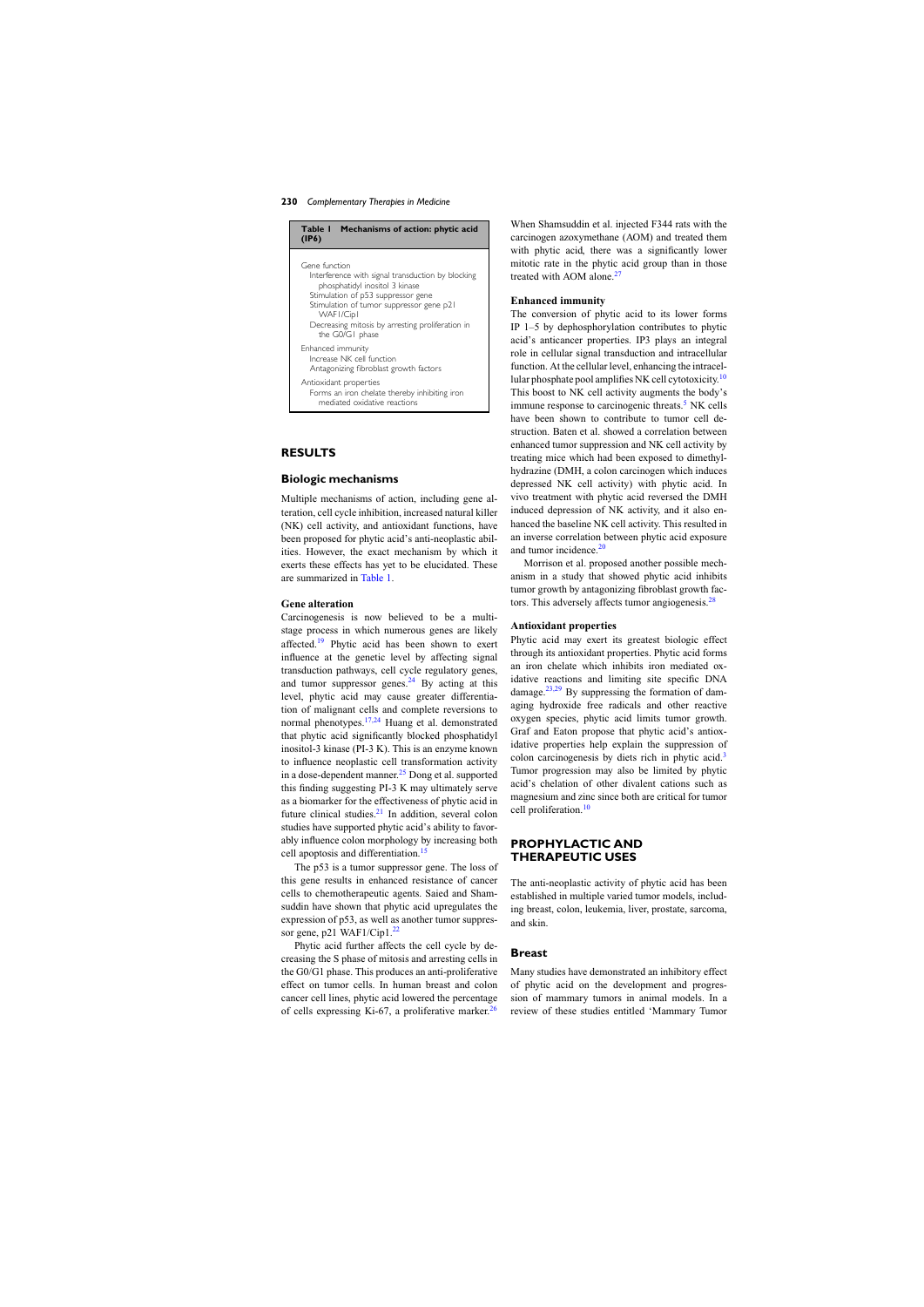Inhibition by IP6', Shamsuddin and Vucenik investigated whether dietary fiber which contains high phytic acid exhibits a dose response inhibition of 7,12-dimethylbenz (alpha) anthracene (DMBA) in-duced rat mammary carcinogenesis.<sup>[14](#page-4-0)</sup> The authors further considered the question of whether isolated phytic acid has stronger anticancer action than phytic acid present in a high fiber diet. The results showed that a high fiber diet produced a small, statistically non-significant inhibitory effect on mammary tumors. On the other hand, treatment with pure phytic acid significantly reduced tumor number, incidence and multiplicity. This led the authors to conclude that phytic acid alone is more effective than a high fiber cereal diet in preventing experimental mammary tumors.<sup>[14](#page-4-0)</sup>

In a similar study by Vucenik et al., rats in which mammary tumors were induced with DMBA were placed on several diets, including 5, 10, 20% Kellogg's All Bran cereal, or 0.4% phytic acid in drinking water. While those rats on all bran diets had statistically non-significant changes, the phytic acid treated group experienced a 33.5% reduction in tumor incidence and had 48.8% fewer tumors.

Further research by Shamsuddin et al. on the anticancer functions of phytic acid revealed phytic acid's growth inhibition of human mammary cancer cell lines is independent of the oestrogen receptor  $(OR)$  status.<sup>[30](#page-5-0)</sup> Two human mammary carcinoma cell lines with different OR status exhibited dose dependent growth inhibition after treatment with phytic acid.

Treatment with phytic acid influenced mammary tumor carcinogenesis in a study conducted by Hirose et al. Female Sprague–Dawley rats initiated with DMBA were placed on one of six diets, including a 2.0% phytic acid diet and a basal control diet, for 35 weeks. Those rats that were fed the phytic acid diet had a significantly lower mortality rate than those fed the basal diet alone. Moreover, the average size of palpable mammary tumors was significantly smaller in rats on a phytic acid diet. $31$ 

A comparable study by Vucenik et al. found that rats initiated with DMBA who were fed diets supplemented with phytic acid, with or without inositol, exhibited a 48% reduction in number of tumors. In addition, there was a 40% reduction in the number of tumors per rat compared to those rats exposed to DMBA only. Only 8% of animals in the treatment groups had five or more tumors compared to 20% in the DMBA only control group. Rats treated with phytate further showed a 19% reduction of tumor incidence and 16% smaller tumors size.<sup>[32](#page-5-0)</sup>

#### **Colon**

Multiple studies support an inverse relationship between dietary fiber and colon cancer risk. Compared to oat or corn bran, wheat bran seems to suppress the development of cancerous growths in the colon most reliably.<sup>[9](#page-4-0)</sup> Shamsuddin et al. state that phytic acid is the component of a high fiber diet that is most responsible for cancer prevention.<sup>[14](#page-4-0)</sup> Several other authors have supported this hypothesis that phytate has a primary role as the active ingredient in bran that is responsible for tumor prevention. For example, after treating HT-29, human colon cancer cells, with phytic acid in vitro, Yang and Shamsuddin observed a dose- and time-dependent growth inhibition. There was down regulation of PCNA, a known tumor proliferation marker.<sup>[33](#page-5-0)</sup> Using aberrant crypts as an intermediate biomarker for colon cancer, Pretlow et al. found that in F344 rats exposed to azoxymethane (AOM), those concomitantly treated with supplemental phytate had fewer aberrant crypt foci  $(ACF).<sup>34</sup>$  $(ACF).<sup>34</sup>$  $(ACF).<sup>34</sup>$  In another study, Reddy found that oral administration of phytic acid inhibited colon carcinogenesis in rodents. Using aberrant crypt foci as a marker for pre-neoplastic lesions in rats, the authors found that dietary phytic acid decreases the incidence of such crypts. $\frac{5}{3}$  $\frac{5}{3}$  $\frac{5}{3}$ 

Several studies have looked at the effect of phytic acid on large intestinal cancers (LIC) in F344 rats.<sup>35-37</sup> Ullah and Shamsuddin fed F344 rats Na-IP6 in drinking water and later injected them with AOM. Sacrificing and autopsying the animals 30 weeks after the last injection, the authors found re-ductions in tumor size, prevalence, and frequency.<sup>[35](#page-5-0)</sup>

Shamsuddin et al. showed phytic acid in combination with inositol, significantly reduced the prevalence of LIC induced by 1,2-dimethylhydrazine (DMH) in CD-1 mice. $38$  The authors further observed a protective effect of phytic acid even 5 months after carcinogenic induction with AOM in F344 rats.<sup>[36](#page-5-0)</sup> In another study, F344 rats started on 1% Na-IP6 in drinking water 1-week prior to injection with AOM had similar reductions in LIC compared to controls.<sup>[27](#page-5-0)</sup>

#### **Leukemia**

In an erythroleukemic cell line K-562, Shamsuddin et al. observed treatment of these cells with phytic acid reduced the abnormal cell population by 19– 36%. There was also increased cell differentiation.[39](#page-5-0)

#### **Liver**

Hepatocellular carcinoma (HCC) is currently a deadly malignancy with limited treatment options and associated poor prognosis. Phytic acid has been studied as a possible adjuvant in the arsenal against HCC. Using a multiorgan carcinogenesis model, Hirose et al. investigated the effect of phytic acid on promotion of rat carcinoma. Male F344 rats were initiated over the first three study weeks with 2,2-dihydroxy-di-*n*-propylnitrosamine (DHPN), *N*ethyl-*N*-hydroxyethylnitrosamine (EHEN), and 3,2 dimethyl-4-aminobiphenyl (DMAB), and then subsequently placed on either a basal diet or a diet supplemented with phytic acid. The appearance of hepatic tumors was suppressed in those rats receiving phytic acid in their diet.<sup>[40](#page-5-0)</sup>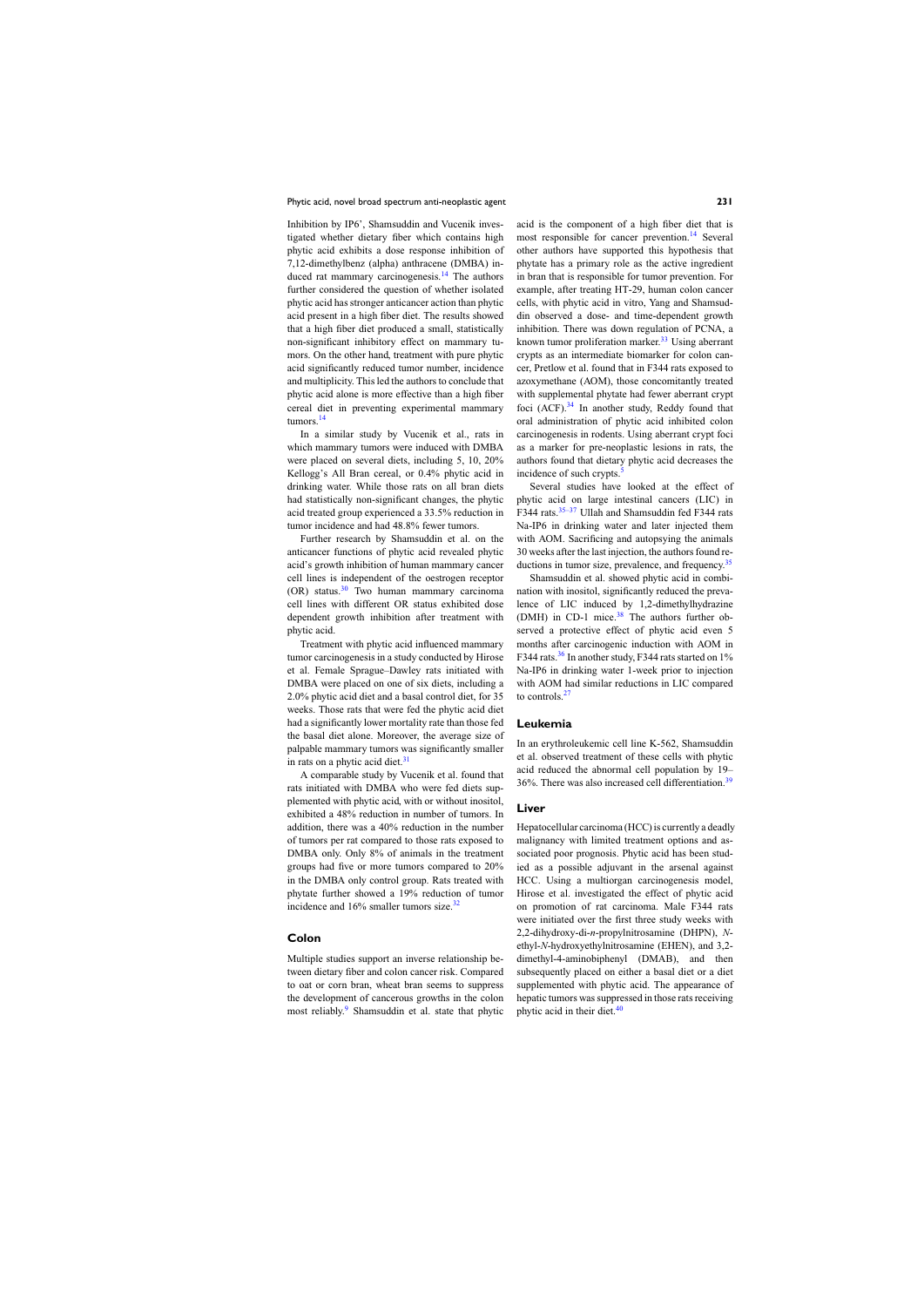In two elegant studies, Vucenik et al. studied the potential role of phytic acid in the treatment of liver cancer. In the first study, a human liver cancer cell line HepG2, was treated in vitro with phytic acid. Treatment with phytic acid resulted in a dose dependent growth inhibition of HepG2 cells, and it also reduced the cells' ability to form colonies. There was also a marked decrease in the cells' production of alpha-fetoprotein (AFP), a tumor marker of HCC. Phytic acid encouraged differentiation of malignant cells, contributing to conversion of the cancer cells to less aggressive phenotypes. Furthermore, HepG2 cells treated with phytic acid exhibited decreased expression of mutant p53 protein and increased expression of p21WAF1 protein suggesting enhancement of tumor suppressor gene activity.<sup>[16,41](#page-4-0)</sup>

In their follow-up study, Vucenik et al. investigated phytic acid's ability to suppress and regress the growth of HepG2 cells in a transplanted nude mouse model. HepG2 cells were treated with a single dose of phytic acid in vitro and inoculated subcutaneously into mice 48 h later. In those mice that received HepG2 cells pretreated with phytic acid, no tumor was observed, while 71% of mice inoculated with the same number of untreated cells developed solid tumors at the site of transplantation. After injecting those tumors 8–10 mm in size with phytic acid, the authors sacrificed and autopsied the animals discovering tumor weights 86–180% less than those of untreated control mice. Such ability of phytic acid to inhibit tumorigenesis and regress pre-existing human hepatocellular carcinoma xenografts suggests a potential role in the prevention and management of  $HCC.<sup>41</sup>$  $HCC.<sup>41</sup>$  $HCC.<sup>41</sup>$ 

#### **Prostate**

Phytic acid has also been shown to exert a positive influence on human prostate cancer cells in vitro. Zi et al. using a human prostate carcinoma cell line DU 145, found epidermal growth factor receptor (EGF-R or erbB1) endocytosis and associated mitogenic signaling to occur in human prostate cancer cells suggesting a possible role of endocytosis in cancer cell growth. The authors observed phytic acid to impair essential components of ligand induced erbB1 endocytosis concluding that this inhibition by phytic acid may ultimately prove useful in the treatment of prostate cancer.<sup>[42](#page-5-0)</sup>

A beneficial effect of phytic acid on prostate cancer cells in vitro was also observed by Shamsuddin and Yang. Human prostate cancer cells treated with phytic acid in vitro showed a significant dose dependent growth inhibition, and also a dose dependent suppression of DNA synthesis. Prostate acid phosphatase, a marker of prostatic cell differentiation, was also significantly increased.<sup>[17](#page-4-0)</sup>

## **Sarcomas**

Vucenik et al. have studied the potential value of phytic acid in the treatment of rhabdomyosarcoma.

Phytic acid was observed to both suppress growth of the rhabdomyosarcoma (RD) cell line. Greater cell differentiation was also demonstrated. Once phytic acid was removed from the media, the RD cells were able to recover their logarithmic growth. In a xenografted nude mouse model, mice treated with phytic acid showed 25-fold smaller tumors after 2 weeks, and a 49-fold reduction after 5 weeks of treatment.<sup>[16](#page-4-0)</sup>

Phytic acid may eventually have a role in the treatment of fibrosarcomas as well. Vucenik et al. found that intraperitoneal injections of phytic acid in mice reduced the growth of subcutaneous transplanted murine fibrosarcomas. This prolonged the survival of tumor bearing mice, and also reduced the number of pulmonary metastasis.<sup>[43](#page-5-0)</sup>

### **Skin**

Whether treatment with phytic acid has an effect on skin cancer was investigated by Ishikawa et al. using a two-stage mouse skin carcinogenesis model. ICR female mice were divided into six groups and initiated with an application of the carcinogen DMBA. Three weeks after initiation, they were then exposed to the tumor promoter TPA. Over the study period, some mice were given 2% phytic acid in drinking water the entire time, while others received phytic acid during initiation, the first 3 weeks, or during promotion, the last 19 weeks only. The authors found that those animals ingesting phytic acid during the initiation stage had a 50% reduction in the mean number of skin papillomas and number of tumor bearing mice. Such inhibition was not observed in those mice given phytic acid during the promotion period.[44](#page-5-0)

#### **Side effects**

While multiple studies have investigated the efficacy of phytic acid on tumorigenesis in animal models, there is uncertainty regarding its safety in humans. There is conflicting evidence regarding possible nutritional implications. Due to phytic acid's ability to chelate multivalent metal ions, such as zinc, magnesium, calcium and iron, protein complexes are formed, reducing the solubility of the metals. $10$ Such binding produces highly insoluble salts which are not readily absorbed from the gastrointestinal tract, thereby reducing the bioavailability of these minerals.<sup>[45](#page-5-0)</sup> On the other hand, Ullah and Shamsuddin found no significant differences in serum magnesium, calcium, iron and zinc levels between control F344 rats and those fed 1% phytic acid in their drinking water. They concluded that long-term administration of phytic acid has no demonstrable toxic effect with regard to its ability to chelate multivalent cations.[35](#page-5-0)

Some studies have also suggested a positive correlation between ingestion of phytic acid and incidence of urinary bladder papillomas. Hirose et al.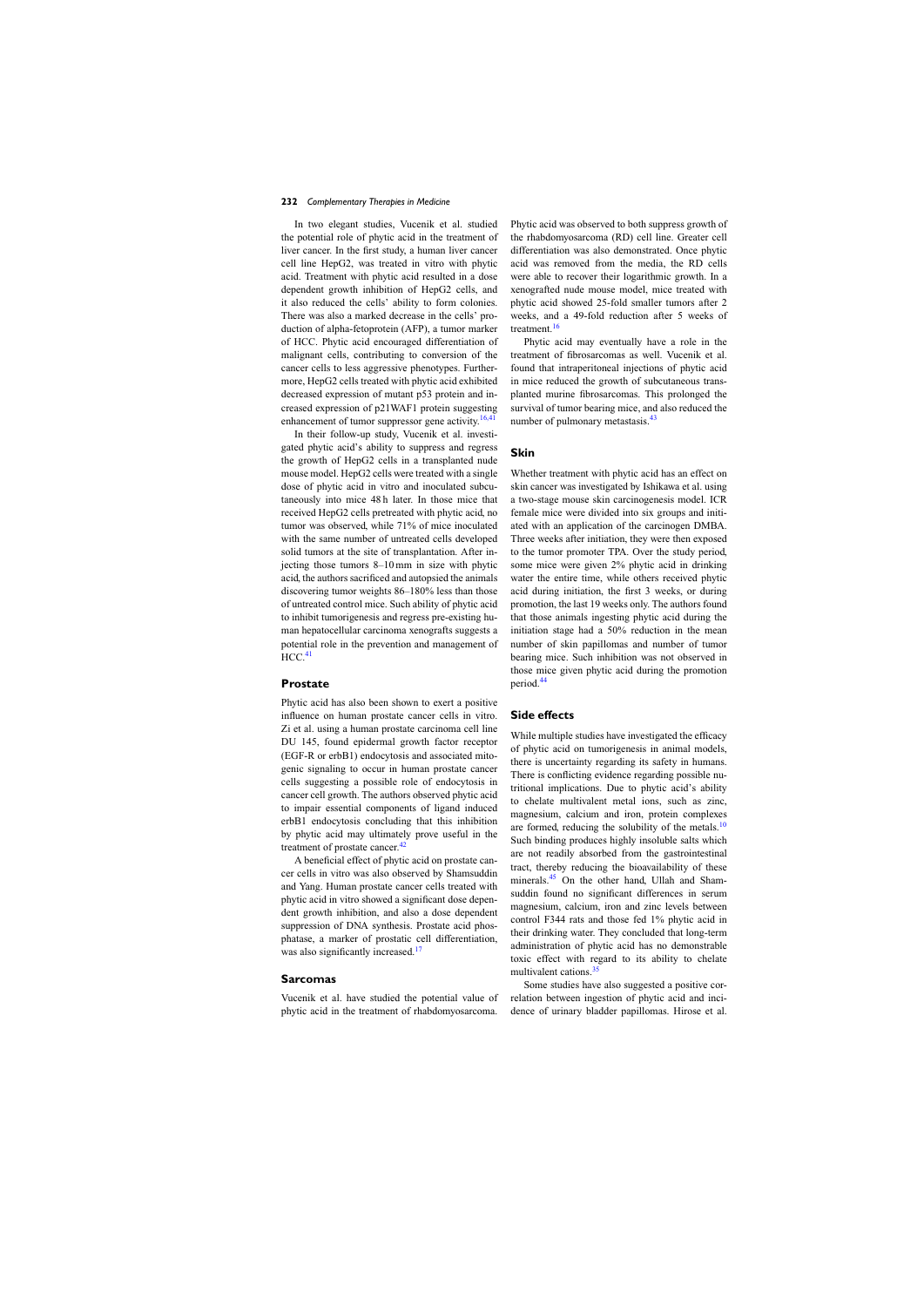<span id="page-4-0"></span>initiated rats with multiple carcinogens including DHPN, EHEN and DMAB. One week after the last injections were given, only the rats with the diet containing phytate supplementation showed increased tumor incidence.[46](#page-5-0) In a similar study by Hirose et al., the authors again found that sodium phytate salt acts as a promoter of bladder carcinogenesis. $40$ Takaba et al. also established a promoting activity of the sodium salt of phytic acid, Na-PA on urinary bladder carcinogenesis. In a 2-stage urinary bladder carcinogenesis model, male F344 rats were initiated with nitrosamine in drinking water for 4 weeks and then fed with basal diet containing 2% phytic acid, Na-PA salt, K-PA salt, Mg-PA salt or no added chemicals. After 32 weeks, Na-PA, but not the potassium or the magnesium phytic acid, was shown to significantly encourage development of pre-neoplastic and neoplastic lesions of the urinary bladder. $47$ 

In addition to an undesirable effect of phytic acid on the urinary bladder in animal models, it appears that phytic acid as a food additive may also induce renal papillae changes including necrosis and calcification. Such changes in the renal papilla seemed to correlate with development of renal papillomas. When Hiasa et al. studied male and female F344 rats adding PA to drinking water, at levels of 1.25 or 2.5% for 100–108 weeks, they found PA treated rats developed such papillae changes while controls did not.[48](#page-5-0)

Present evidence on phytic acid's toxicity is limited to only a few studies. It is therefore difficult to state with confidence phytic acid's ultimate safety at therapeutic doses. Human trials are needed to answer these basic questions of safety, efficacy, and proper dosage of phytic acid.

## **CONCLUSIONS**

Phytic acid has shown significant anti-cancer effects in both a wide range of cancers and in a variety of animal models. Potential mechanisms of action include gene alteration, enhanced immune effects, and antioxidant properties. There is clearly enough animal evidence of the safety and effectiveness of phytic acid to justify Phase I and Phase II clinical trials in humans.

#### **REFERENCES**

- 1. Barrett JE, Klopfenstein CF, Leipold HW. Protective effects of cruciferous seed meals and hulls against colon cancer in mice. Cancer Lett 1998; 127(1/2): 83–88.
- 2. Peters P, Peters KM. Fiber in the diet—certainties and speculation. Leber Magen Darm 1988; 18(3): 156–163.
- 3. Graf E, Eaton JW. Dietary suppression of colonic cancer. Fiber or phytate? Cancer 1985; 56(4): 717–718.
- 4. Alabaster O, Tang Z, Shivapurkar N. Dietary fiber and the chemopreventive modelation of colon carcinogenesis. Mutat Res 1996; 350(1): 185–197.
- 5. Reddy BS. Prevention of colon carcinogenesis by components of dietary fiber. Anticancer Res 1999; 19(5A): 3681–3683.
- 6. Ferguson LR, Harris PJ. Protection against cancer by wheat bran: role of dietary fibre and phytochemicals. Eur J Cancer Prev 1999; 8(1): 17–25.
- 7. Reddy BS. Role of dietary fiber in colon cancer: an overview. Am J Med 1999; 106(1A): 16S–19S; discussion 50S–51S.
- 8. Jenab M, Thompson LU. The influence of phytic acid in wheat bran on early biomarkers of colon carcinogenesis. Carcinogenesis 1998; 19(6): 1087–1092.
- 9. Reddy BS, Hirose Y, Cohen LA, Simi B, Cooma I, Rao CV. Preventive potential of wheat bran fractions against experimental colon carcinogenesis: implications for human colon cancer prevention. Cancer Res 2000; 60(17): 4792–4797.
- 10. Urbano G et al. The role of phytic acid in legumes: antinutrient or beneficial function? J Physiol Biochem 2000; 56(3): 283–294.
- 11. Jariwalla RJ. Inositol hexaphosphate (IP6) as an anti-neoplastic and lipid-lowering agent. Anticancer Res 1999; 19(5A): 3699–3702.
- 12. Owen RW, Spiegelhalder B, Bartsch H. Phytate, reactive oxygen species and colorectal cancer. Eur J Cancer Prev 1998; 7(Suppl 2): S41–S54.
- 13. Challa A, Rao DR, Reddy BS. Interactive suppression of aberrant crypt foci induced by azoxymethane in rat colon by phytic acid and green tea. Carcinogenesis 1997; 18(10): 2023–2026.
- 14. Shamsuddin AM, Vucenik I. Mammary tumor inhibition by IP6: a review. Anticancer Res 1999; 19(5A): 3671–3674.
- 15. Jenab M, Thompson LU. Phytic acid in wheat bran affects colon morphology, cell differentiation and apoptosis. Carcinogenesis 2000; 21(8): 1547–1552.
- 16. Vucenik I, Zhang ZS, Shamsuddin AM. IP6 in treatment of liver cancer. II. Intra-tumoral injection of IP6 regresses pre-existing human liver cancer xenotransplanted in nude mice. Anticancer Res 1998; 18(6A): 4091–4096.
- 17. Shamsuddin AM, Yang GY. Inositol hexaphosphate inhibits growth and induces differentiation of PC-3 human prostate cancer cells. Carcinogenesis 1995; 16(8): 1975–1979.
- 18. Vucenik I, Kalebic T, Tantivejkul K, Shamsuddin AM. Novel anticancer function of inositol hexaphosphate: inhibition of human rhabdomyosarcoma in vitro and in vivo. Anticancer Res 1998; 18(3A): 1377–1384.
- 19. Bode AM, Dong Z. Signal transduction pathways: targets for chemoprevention of skin cancer. Lancet Oncol 2000; 1: 181–188.
- 20. Baten A, Ullah A, Tomazic VJ, Shamsuddin AM. Inositol-phosphate-induced enhancement of natural killer cell activity correlates with tumor suppression. Carcinogenesis 1989; 10(9): 1595–1598.
- 21. Dong Z, Huang C, Ma WY. PI-3 kinase in signal transduction, cell transformation, and as a target for chemoprevention of cancer. Anticancer Res 1999; 19(5A): 3743–3747.
- 22. Saied IT, Shamsuddin AM. Up-regulation of the tumor suppressor gene p53 and WAF1 gene expression by IP6 in HT-29 human colon carcinoma cell line. Anticancer Res 1998; 18(3A): 1479–1484.
- 23. Graf E, Eaton JW. Antioxidant functions of phytic acid. Free Radic Biol Med 1990; 8(1): 61–69.
- 24. Shamsuddin AM, Vucenik I, Cole KE. IP6: a novel anti-cancer agent. Life Sci 1997; 61(4): 343–354.
- 25. Huang C, Ma WY, Hecht SS, Dong Z. Inositol hexaphosphate inhibits cell transformation and activator protein 1 activation by targeting phosphatidylinositol-3 kinase. Cancer Res 1997; 57(14): 2873–2878.
- 26. El-Sherbiny YM, Cox MC, Ismail ZA, Shamsuddin AM, Vucenik I. G0/G1 arrest and S phase inhibition of human cancer cell lines by inositol hexaphosphate (IP6). Anticancer Res 2001; 21(4A): 2393–2403.